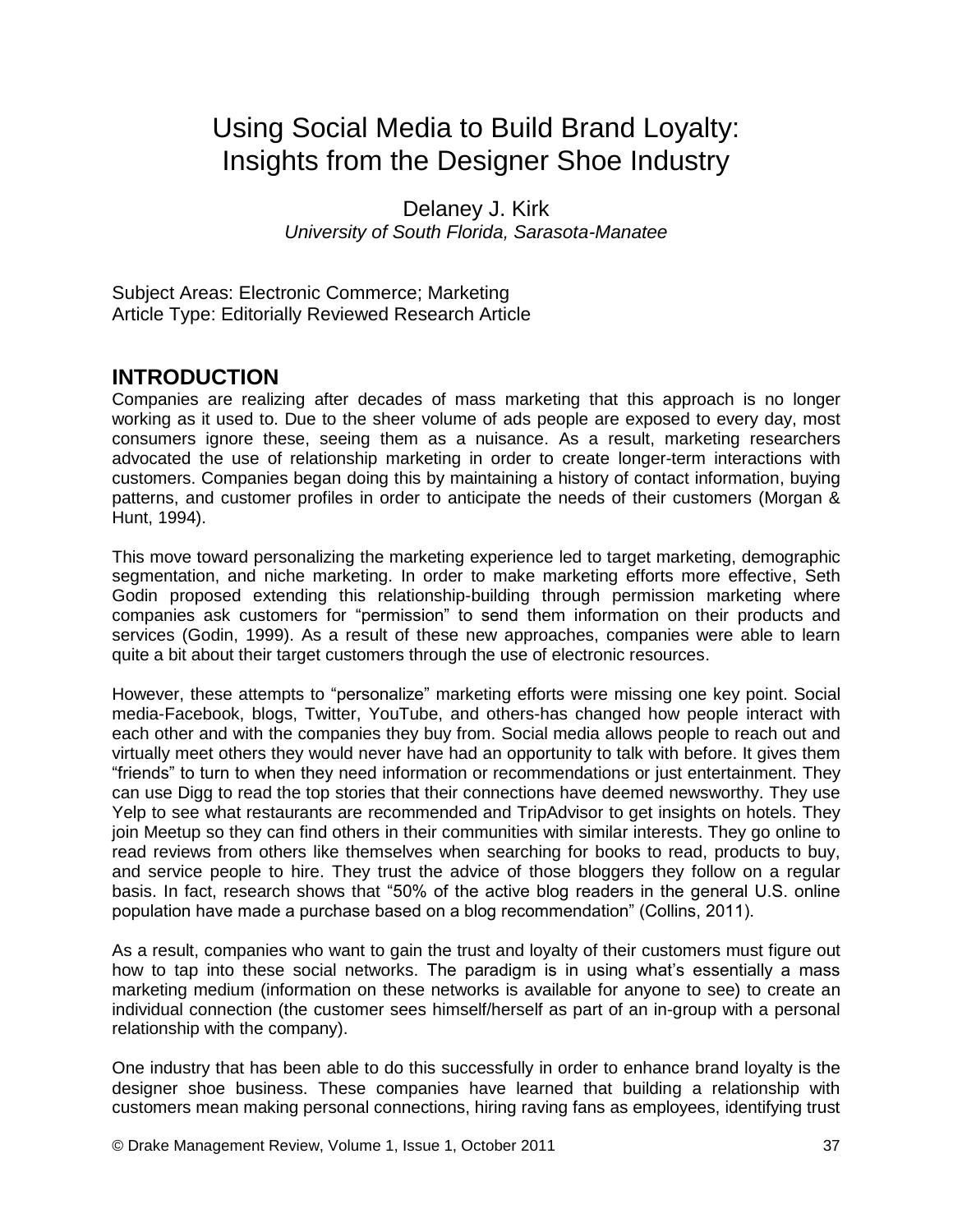agents in the industry, being creative, and listening to what customers have to say. However, at the same time they recognize that interactions on social networks must be professional as once posted or tweeted, the message can be read and forwarded all over the world. What"s said in Vegas does not stay in Vegas in this case. The following examples illustrate how these designers are using social media to build relationships and enhance brand loyalty.

# **They Personalize their Company**

One way to personalize a company is to use top executives or key employees, a concept the shoe industry has embraced. Designers such as Jimmy Choo, Christian Louboutin, Kate Spade, Beatrix Ong, Alejandro Ingelmo, Brian Atwood, and others too numerous to count, understand the love that many women have for their shoes and how this translates to brand loyalty. Alejandro Ingelmo, who began designing shoes in 2006, comes from four generations in the shoe business and he gets it. As he notes, "My grandmother to this day, in her nineties, wears a 2-inch Ferragamo heel" (Schiednes, 2011). When asked why he decided to join Twitter in 2010, he stated, "I love [Twitter] because it's a direct line between us and our customers/fans" (personal interview, June 1, 2011).

Another designer who understands the importance of building relationships with customers is Stuart Weitzman. In addition to making fabulous shoes, Stuart Weitzman is a savvy marketing genius and is probably best known as the guy who designed the million dollar shoes for one of the Academy Award nominees starting in 2002. When Weitzman was asked how he earned credibility with the celebrities who wear his shoes, he responded that, "I make myself a part of it. These women like to know personalities…Celebrities don"t want to buy anonymous products. They want to feel like they know the designer and they can call him and ask him to create something, so I make myself personally available" (Levin, 2008). He uses the same philosophy in his decision to use sites such as Twitter and Facebook; women all over the world can now feel a personal connection with the man who designs their shoes.

According to shoe designer, Brian Atwood, participating on social networking sites is no longer an option. He states, "I do have a Facebook page that we [he and his staff] constantly update. I also have a Twitter account and that's all me! Nowadays, you have to keep up with social media" (Cabrera, 2011).

This was echoed by one blogger who emphasized, "Social media is not a business press release and companies need to be constantly cognizant of having an authentic voice and not sounding like a corporate bot that's devoid of any real emotion. In order to do this, companies must develop a voice that resonates with your audience. Tell stories, crack jokes, laugh at other people"s jokes, give words of encouragement, tweet at celebs you don"t really know, and most importantly, recognize and cheer on your followers. Aim to be human in the social space" (McCormack, 2011).

# **They Hire People Who Love What They Do To Tell Their Story**

When Stuart Weitzman was asked about his hiring philosophy, he replied, "I have found that by bringing people to the company who are product savvy and who love our product, regardless of what job they've done before, we get better work from them. It's about the product and it's not about just finances or running departments…Everyone in the company should be a part of the heart of the business" (Levin, 2008). In other words, he hires people who love shoes.

One recent hire is Susan Duffy who was chosen for a newly created position as Senior Vice President of Global Marketing and Communication. When Duffy was asked how important social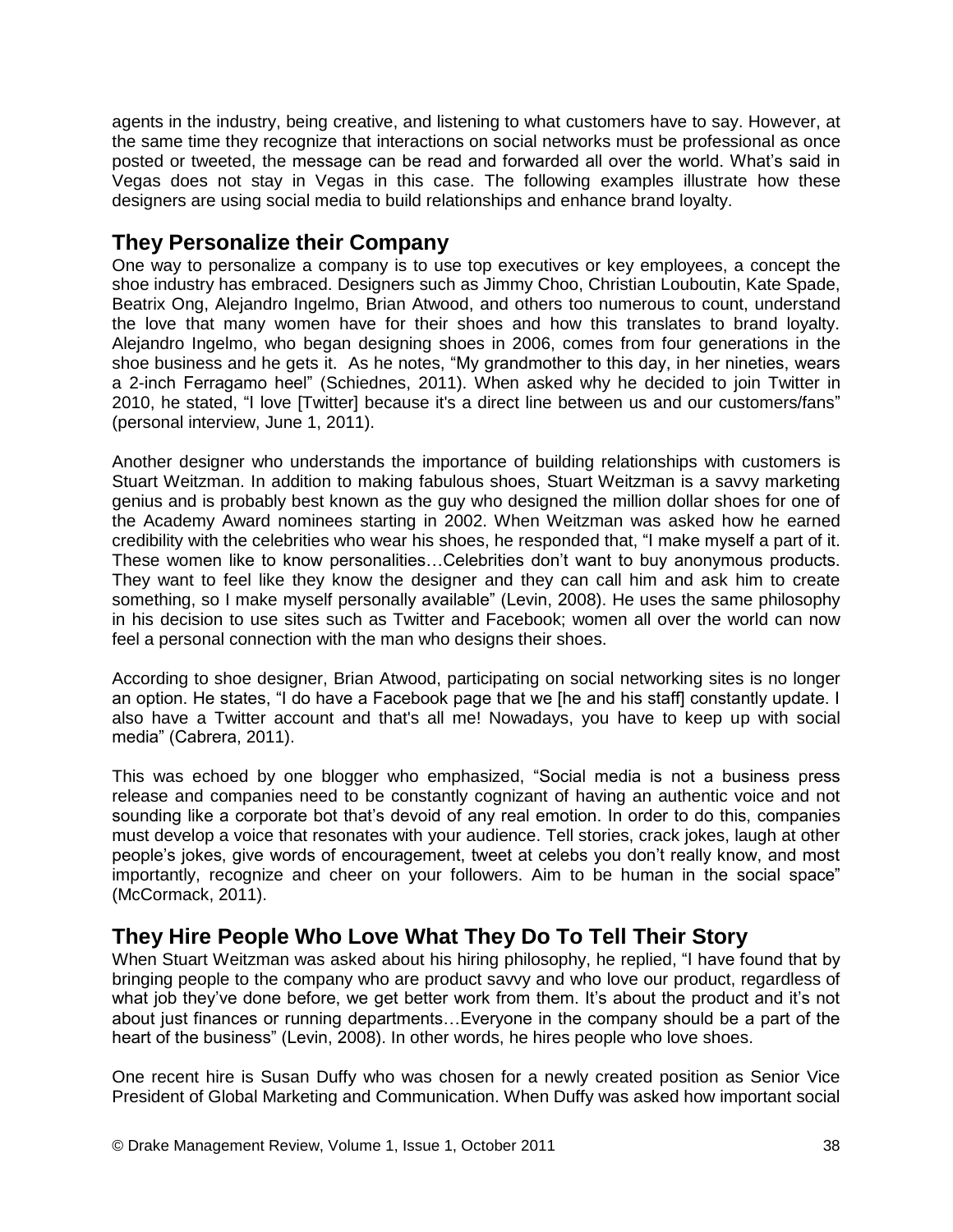media was to Stuart Weitzman, she responded, "We really believe that you have to have a 24 hour conversation, but it has to be meaningful...we're trying to understand how the brand lives within the lives of the customer and weave that message throughout everything we do" (Denardo, 2011). Duffy is a prime example of the way that social media can lead to relationships; she was first contacted for the Stuart Weitzman job by a recruiter on Facebook.

# **They Identify the Trust Agents in their Industry**

Chris Brogan coined the term, trust agent, to describe the phenomenon we are seeing. He defines trust agents as "people who use the web in a very human way to build influence, reputation, awareness, and who can translate that into some kind of business value. In other words, these are people we feel as if we know and because of that, we are willing to trust their recommendations" (Brogan, 2008).

When George Vlagos decided to make quality men"s shoes in the United States at a reasonable price, he had very little name recognition or marketing budget. However, when he launched his new company, Oat Street Bootmakers, on August 31, 2010, he was able to sell every pair of shoes within 24 hours and currently has a six week waiting list. He was able to accomplish this amazing feat because a key blogger in the industry, James Wilson, wrote a post the day before the opening raving how much he liked the shoes and including photos and details about the quality of the design (Wilson, 2010). George Vlagos's story "teaches us a very powerful lesson about blogs, and how they can be used to promote a brand on a shoestring…Identify key bloggers in your industry, and begin building a relationship with them" (Silverman, 2011). As Vlagos notes, "People will post photographs of themselves wearing their Oak Street shoes online. It's unbelievable…I don't have to get out there and say it myself. My customers will articulate it for me" (Pace, 2011).

#### **They Make their Interactions Creative & Fun**

Stuart Weitzman believes in having fun with social media. A team of four, plus Weitzman himself, hold contests\*, advertise for interns (Sherman, 2010) and respond to comments made about their shoes on Twitter and Facebook. For example, they have held "Retweet to Win" contests on Twitter where winners can receive prizes such as high heel paperclips or silly bands shaped like shoes. As noted by Jackie Lampugnano in her blogpost on how to use social media to get the attention of Gen Y's, "Think in terms of trends and what's hot right now...The point is that Stuart Weitzman tied their brand into something hot with Gen Y right now – silly bands – and turned it into a fun, engaging activity on Twitter" (Lampugnano, 2010).

One of the winners, Olivia Lovenmark, is a 23-year-old fashion blogger who lives in Vancouver. She has been on Twitter for over two years, about the same length of time that she has had her own blog called StyleStruck. She feels Stuart Weitzman does a good job using social media as "their content is fresh and interesting and they're engaging in the Twitter community well." When asked if contests such as these build fan loyalty, she stated that she was a fan prior to winning. "However, I do think that reaching out to the shoe lovers on Twitter will increase the likelihood of their buying his shoes versus another brand's shoes. It's always good to connect with your audience" (personal interview, June 2, 2011).

In another contest, Stuart Weitzman teamed up with the online shoe store, Zappos, and challenged fans to put together a creative online video showing why they thought they could beat him in a Ping-Pong match. The prize was a free shoe wardrobe and an all-expenses-paid trip to New York City to take on Stuart. The campaign was a huge success with hundreds of videos produced. Melissa Koonin did the winning video that showed her bouncing a ping pong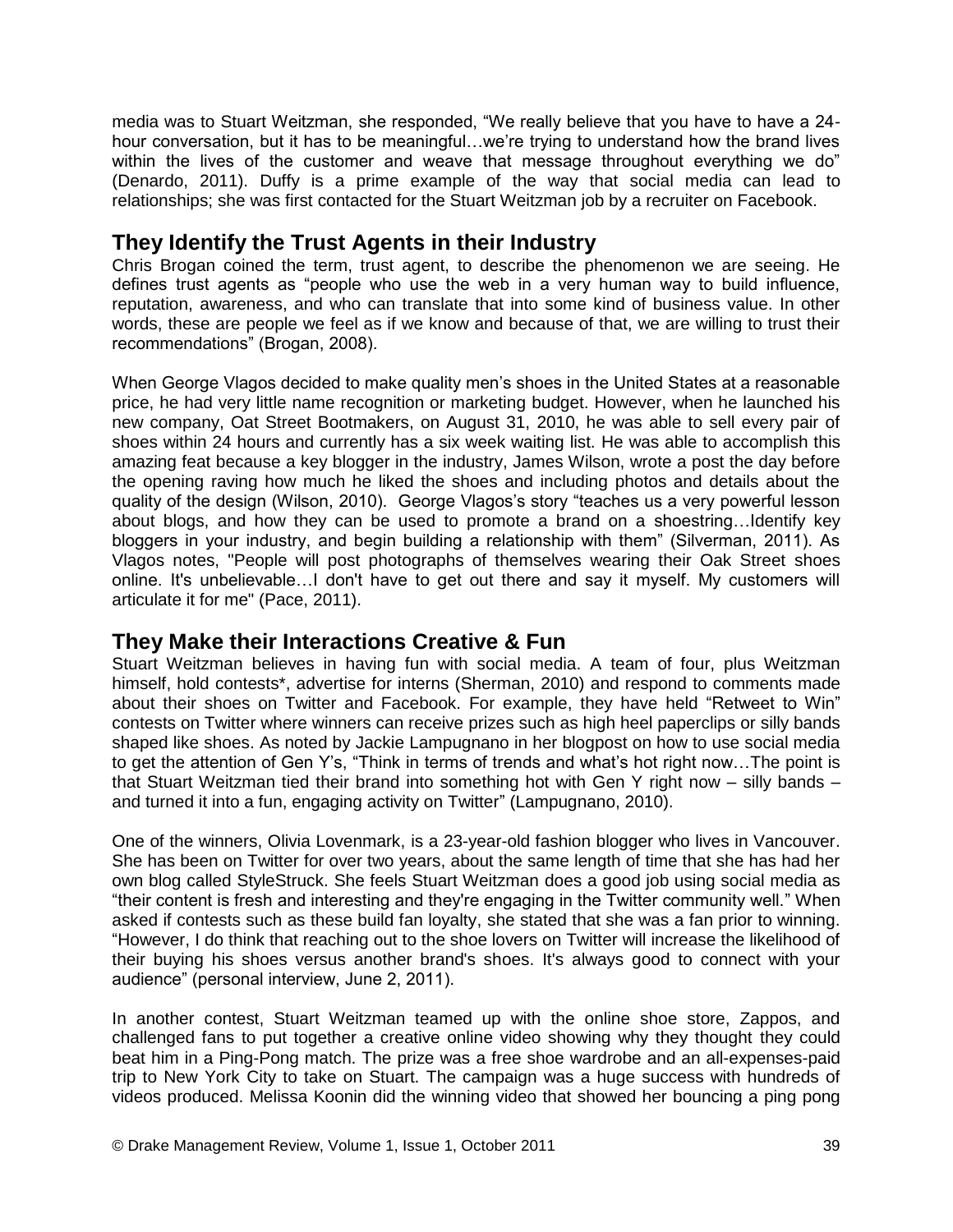ball on a paddle while eating, showering, and walking down the street (however, Weitzman won the match!).

### **They Listen to their Customers**

One major reason for companies to engage in social media is to get feedback from their customers. However, it"s important to really listen and then to respond to comments made. Rosalynn Holbrook, who tweets @rozfashionista in London, England, makes this observation: "It is hugely frustrating to me when a company only uses Twitter as a mouthpiece for their marketing department, as opposed to a tool to interact with customers." She goes on to mention a British shoe company with 74 stores in England and Ireland as an example of a company getting it wrong. "They're a huge brand here, but their Twitter page is just them advertising their wares, they never reply to enquiries, and delete comments on their Facebook that aren't positive." However, Rosalynn goes on to say that companies can learn from the feedback they get from social media sites. An "example I can think of is Brown's Fashion. They never replied to Twitter mentions, including when I was asking about fitting information on a pair of shoes. I bought elsewhere as they didn't reply. I [ended up emailing] them expressing my disappointment, and since then they have totally changed their attitude to Twitter, and now interact with customers and reply to enquiries - as it should be" (personal interview, May 30, 2011).

Another example of how companies can learn from their customers is illustrated by clothing and shoe designer, Julian Louie, who collaborated with ALDO for his Spring 2011 collection. As part of the Fashion Week show, he designed shoes that were to be used on the runway only. However, Joe Zee, creative director of Elle magazine, took a photo of the shoes and tweeted about them, asking his followers if they thought ALDO should make the shoes for the public. There was an overwhelming response on Twitter, Facebook, and various fashion blogs with the result that the shoes are now available for sale (Scott, 2011). As noted by Julian Louie, "Joe Zee really helped in bringing this all to life, and the blog interest in these shoes has been amazing. They're helping me reach a whole new demographic of people who probably wouldn't be aware of my collection and what I'm doing otherwise" (Chic Report, 2011).

Companies can make people feel as if they are part of an in-group with their designers by tracking comments about products and responding in a fun way. For example, Helena Glazer, who uses the Twitter name @BrooklynBlonde, tweeted on June 1, 2011, that she was "wearing the most comfortable @Stuart Weitzman shoes ever" and posted a photo. Within hours, Stuart Weitzman"s team tweeted back that "we love how u paired them...totally rocked the look!" (Twitter.com/Stuart\_Weitzman, 2011). Glazer then retweeted Stuart"s comment to her 1,400 followers, creating a number of positive comments about Stuart Weitzman.

#### **They Understand the Importance of being Professional**

One caution, though, to using social media is that it is easy to cross the line between being entertaining and being inappropriate as Kenneth Cole found out the hard way. Cole had attempted to create a marketing buzz by tweeting, "Millions are in uproar in #Cairo. Rumor is they heard our new spring collection is now available online…KC" (Robinson, 2011). The hashtag #Cairo had been originally designated by followers of the Egyptian revolution in the Spring of 2011 and the public was outraged that Cole had tried to promote his brand this way. Cole quickly published an apology on Facebook after deleting the tweet but only time will tell if there will be any long-term repercussions for his brand.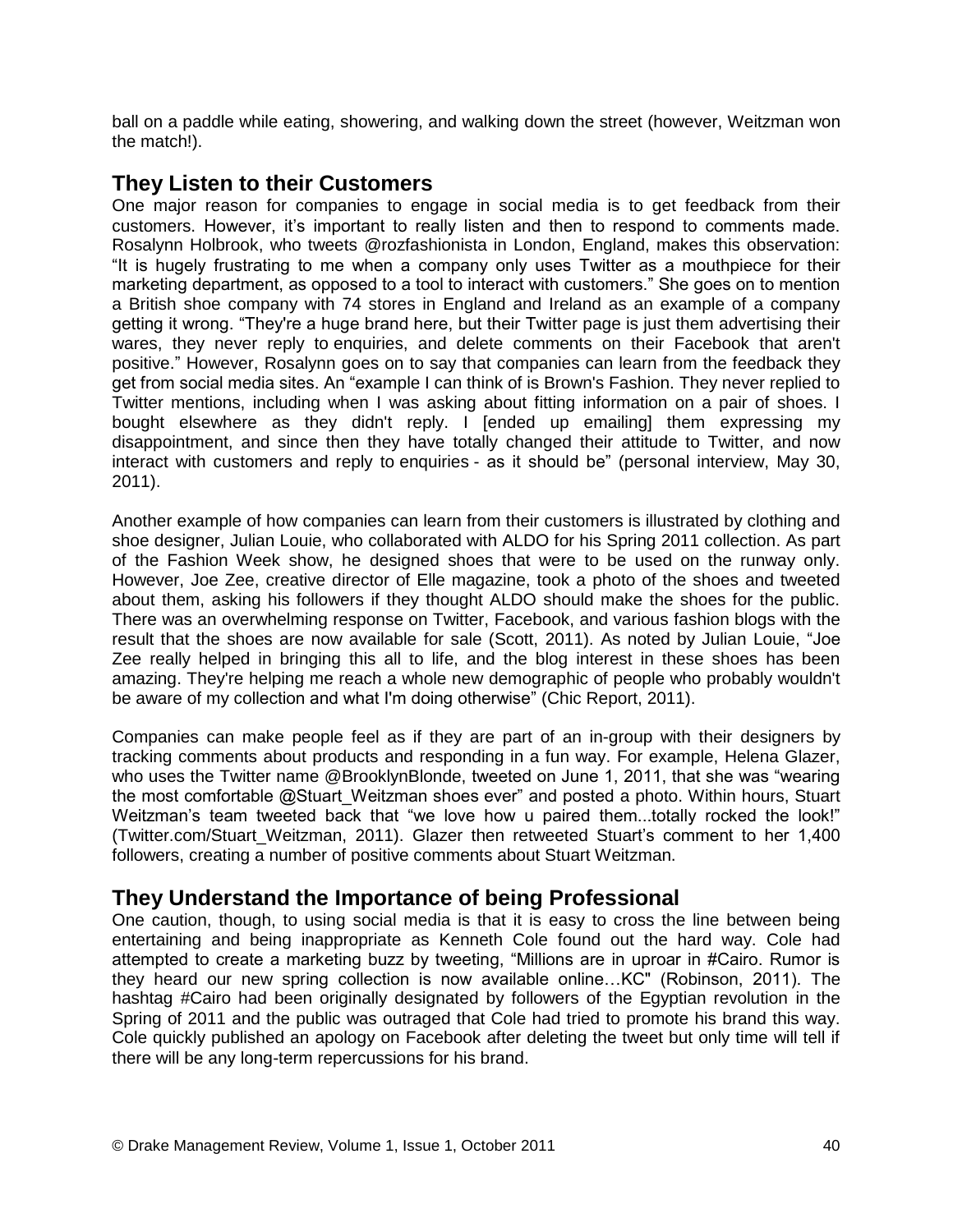This line between entertainment and professionalism can be challenging especially for designer products. Olivia Lovenmark notes that, "Social media, specifically Twitter, is tricky. I believe there is a balance that companies have to find between appearing as a sophisticated brand with value and communicating on a personal level with followers (customers). If a brand gets too comfortable with its audience, I think it can lose its "designer" or "luxury" appeal" (personal interview, June 2, 2011).

#### **MANAGERIAL IMPLICATIONS**

So what can we learn from the experiences of these shoe designers? As noted earlier, companies are recognizing that traditional marketing efforts are no longer enough. A top web analyst, Jeremiah Owyang, states that, "Consumers will rely on their peers as they make online decisions, whether or not brands choose to participate. Socially connected consumers will strengthen communities and shift power away from brands…eventually this will result in empowered communities defining the next generation of products" (2009). Companies should be prepared for the fact that their products can and will be reviewed by those on the Internet, regardless of whether the companies plan to actively participate on social media sites. It makes sense then to tap into these communities.

However, as these shoe designers have illustrated, it's not a matter of just signing up on a number of social networking sites and sending out marketing messages. It takes time and commitment to build the type of relationships that will translate into brand loyalty. Karen Ferko, Vice President of Public Relations at Stuart Weitzman, believes their strategy is an appropriate one to engage socially connected consumers. "Overall we use [social media] as a *PR tool* - to disseminate SW news and celebrity information as well as *Brand Building* – to give our followers insider company information" (personal interview, May 31, 2011). In other words, they make their customers feel like part of an in-group of people who love shoes, with a personal connection to the designer of those shoes.

The approach used by Weitzman and the other designers discussed here works because these companies understand the importance of being personal and creative while still professional in their dealings with the public. They hire employees who are fans of their products and thus make good spokespersons when communicating on social networking sites. They identify those trust agents in their industry who are respected for their blogs and tweets, recognizing that consumers will follow their recommendations. They listen to their customers and respond even if what the customers have to say isn't positive. In fact, they recognize that this is an opportunity to turn that disgruntled customer into a raving fan. Eric Norlin stresses this point, advocating that, "marketing abandon the message altogether, that we come to the table wanting to know what it is that you -- the buyer -- are really here for. It requires that we establish a process of interaction based on authenticity, trust, and openness. It requires that we be personal" (2001).

And that"s what social media marketing is all about.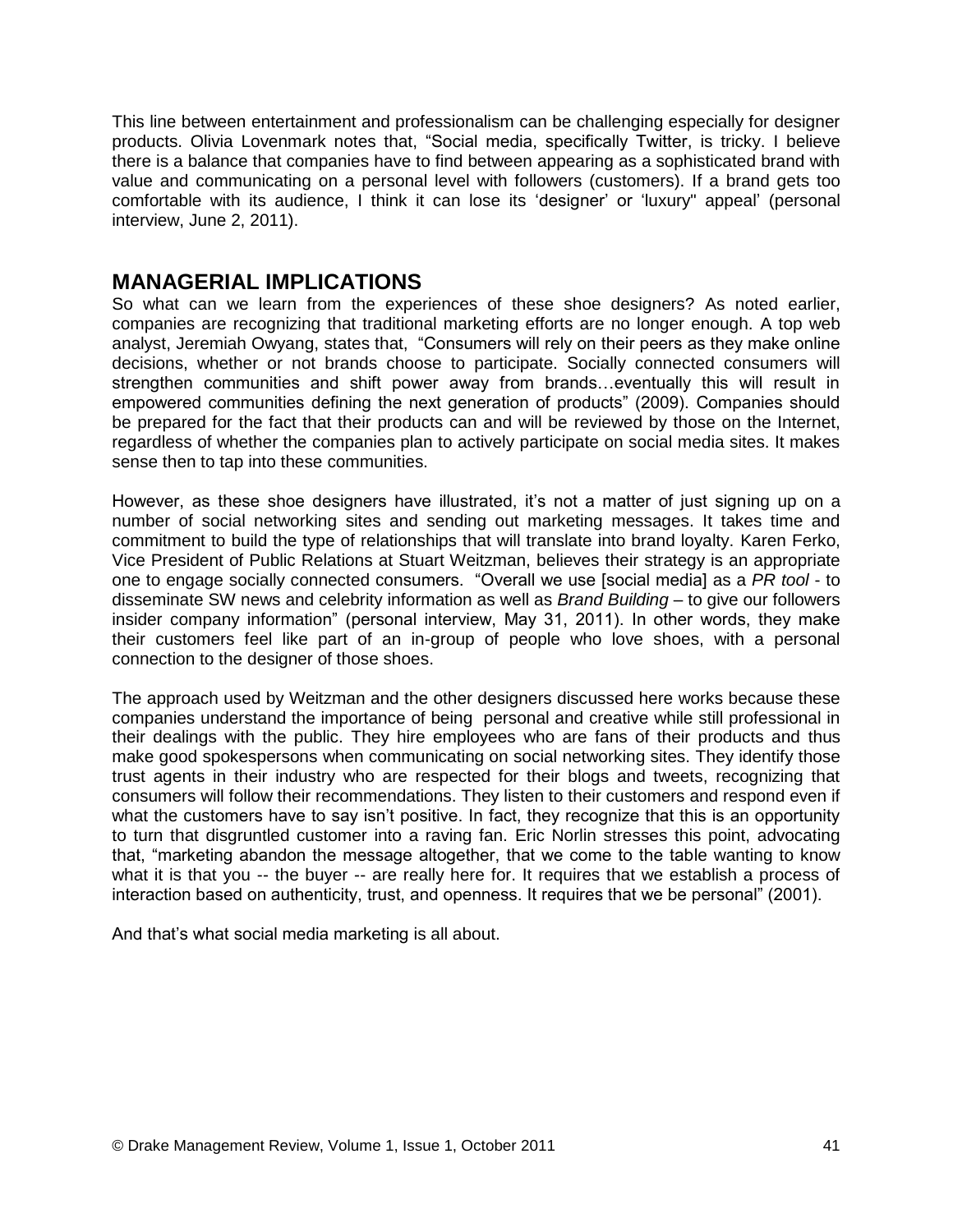\*NOTE: In Stuart Weitzman"s first Twitter contest, readers were asked to tweet why they should be chosen to get a personal phone call from Stuart Weitzman. Dear Readers, I was chosen. The following are my notes from that interview.

------------------------------------------------------------------------------------------

#### **Hello Delaney? It's Stuart Weitzman.**

I"ve always loved shoes. My colleagues and students will tell you that my shoes are the first thing they check out after saying hello to me. So you can imagine how excited I was when I learned I was the winner of a contest on Twitter. My prize? A personal phone call from THE shoe designer, Stuart Weitzman.

Stuart called at 4:20pm on June 18, 2010. We talked about Beth Levine, the first female shoe designer, who along with her husband Herbert changed the look of shoes for all time. Beth designed the white gogo boots worn by Nancy Sinatra to publicize her 1966 best selling hit song (quick-name that song!). In fact, Beth took boots from the purely practical function of rain and snow protection at that time to the fashion accessory they are today. She introduced stiletto heels and mules to American women, both designed to make our feet look as elegant as her own tiny size 4Bs. I asked Stuart if his family had known Beth and he said yes. His father, Seymour Weitzman, whose shoes were labeled "Mr. Seymour," and the Levine's were co-manufacturers in the late 1950s.

I asked him his opinion of the huge current popularity of flip flops for both men and women. He responded by asking me if I had any and when I said, yes, a couple pairs but mine have bling on them, he laughed and said, Me too!

We talked about all the choices in shoes now-pointed toe, round toe, the new style that covers the anklesand I asked him how this affected his approach to designing new shoes. He said it really allowed him to be more creative as he did not have to be wed to any particular toe shape. Instead he can listen to his customers more whom he says let him know their favorites. He noted that the runway was just show biz. The best fashion trends are an extension of what we see on the street, what people are actually wearing. This connection to his fans and customers is also why he personally interacts on Twitter.

We talked about how the world of social media has changed his business. He shared with me his experience when he designed an espadrille wedge shoe that had modest sales. Then the actress, Jennifer Aniston, was photographed several times in public wearing the shoes, people started blogging about them and going on discussion boards asking where they could be bought, and the shoe became one of Weitzman"s biggest sellers of all time.

I bemoaned the fact that my favorite pair of Stuart Weitzman boots, bought in 2001 or so, were so worn that I had had to retire them. I asked him if he had ever considered bringing back some of the designs that customers liked so well in the past. He told me to send him a photo of the boots.

My last question was to ask Stuart what advice he would give my students. His first response was to say that if they liked fashion, then the world of fashion design is the most exciting place you could imagine. However, he went on to state that it"s important to do something you love doing, something that makes you excited to get up in the morning and go to work. As Stuart creates some 600 styles per year, he obviously loves designing shoes.

Thanks, Stuart, for taking the time to call one of your biggest fans.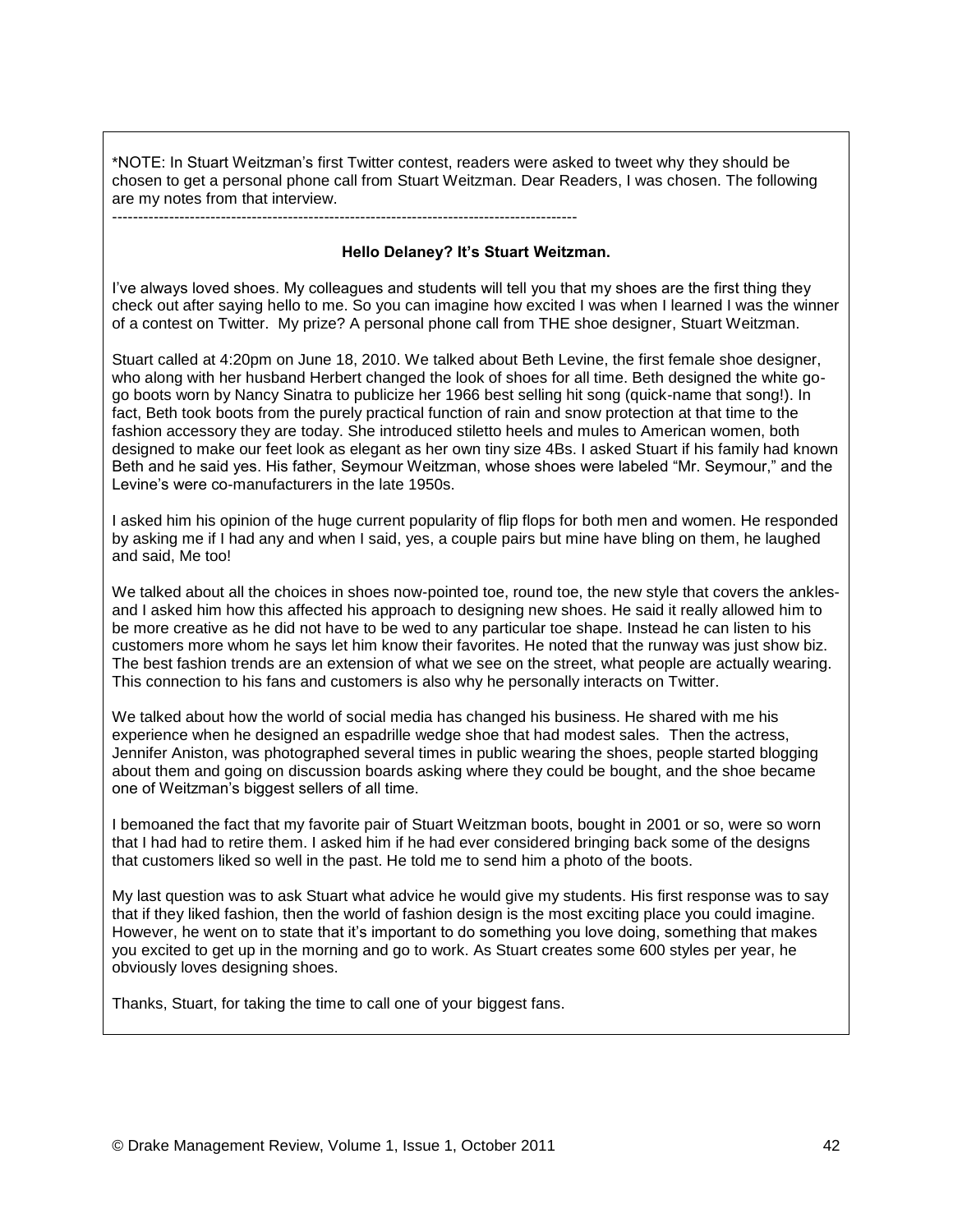# **REFERENCES**

Brogan, C. (2008, September 9). Thinking about trust agents. Retrieved from <http://www.chrisbrogan.com/thinking-about-trust-agents/>

Denardo, M. (2011, May 11). The Executive Files, Vol. 9: Susan Duffy, Stuart Weitzman. Retrieved from [http://www.fashionweekdaily.com/the-fix/article/the-executive-files-vol-9-susan](http://www.fashionweekdaily.com/the-fix/article/the-executive-files-vol-9-susan-duffy-stuart-weitzman)[duffy-stuart-weitzman](http://www.fashionweekdaily.com/the-fix/article/the-executive-files-vol-9-susan-duffy-stuart-weitzman)

Cabrera, S. (2011, May 6). Interview: Celebrity shoe designer Brian Atwood visits Saks Fifth Avenue at Bal Harbour. Retrieved from [http://sussetcabrera.blogspot.com/2011/05/interview](http://sussetcabrera.blogspot.com/2011/05/interview-celebrity-shoe-designer-brian.html)[celebrity-shoe-designer-brian.html](http://sussetcabrera.blogspot.com/2011/05/interview-celebrity-shoe-designer-brian.html)

Chic Report. (2011, March 17). Julian Louis collabs with ALDO…Thanks to Joe Zee?! Retrieved from [http://www.fashionweekdaily.com/chic-report/article/julian-louie-collabs-with-aldo-thanks](http://www.fashionweekdaily.com/chic-report/article/julian-louie-collabs-with-aldo-thanks-to-joe-zee)[to-joe-zee](http://www.fashionweekdaily.com/chic-report/article/julian-louie-collabs-with-aldo-thanks-to-joe-zee)

Collins, J. (2011, April 11). The 2011 Social media matters study. Retrieved from <http://www.blogher.com/2011-social-media-matters-study>

Digg<http://digg.com/>

Godin, S. (1999). Permission marketing: turning strangers into friends, and friends into customers. New York: Simon & Schuster.

Koonin, M. (2009, January 7). Winning entry of Stuart Weitzman"s ping-pong video contest. Retrieved from<http://www.youtube.com/watch?v=PlIP7IVjUGk>

Lampugnano, J. (2010, December 17). 10 things social media marketers should know about millennials. Retrieved from [http://socialtimes.com/socialmedia-marketing-millenials\\_b31715](http://socialtimes.com/socialmedia-marketing-millenials_b31715)

Levin, R. (2008, September 1). Well heeled – An interview with Stuart Weitzman. Retrieved from [http://www.nyreport.com/articles/65935/well\\_heeled\\_an\\_interview\\_with\\_stuart\\_weitzman](http://www.nyreport.com/articles/65935/well_heeled_an_interview_with_stuart_weitzman) Lovenmark, O. (2010, November 23). A High of -8 Degrees! Retrieved from <http://stylestruck.ca/2010/11/23/a-high-of-8-degrees/>

McCormack, D. (2011, February 7). 5 tips to strengthen your company"s social media voice. Retrieved from<http://mashable.com/2011/02/07/strengthen-social-media-voice/>

Meetup. [http://www.meetup.com](http://www.meetup.com/)

Morgan, R.M and Hunt, S.D. (1994). The commitment-trust theory of relationship marketing. *The Journal of Marketing*, 58(3), 20-38.

Norlin, E. (2001, July 24). Personalization: Mass marketing in disguise? Retrieved from <http://www.clickz.com/clickz/column/1716891/personalization-mass-marketing-disguise>

Owyang, J. (2009, April 27). The Future of the Social Web: In Five Eras. Retrieved January 16, 2010 from<http://www.web-strategist.com/blog/2009/04/27/future-of-the-social-web/>